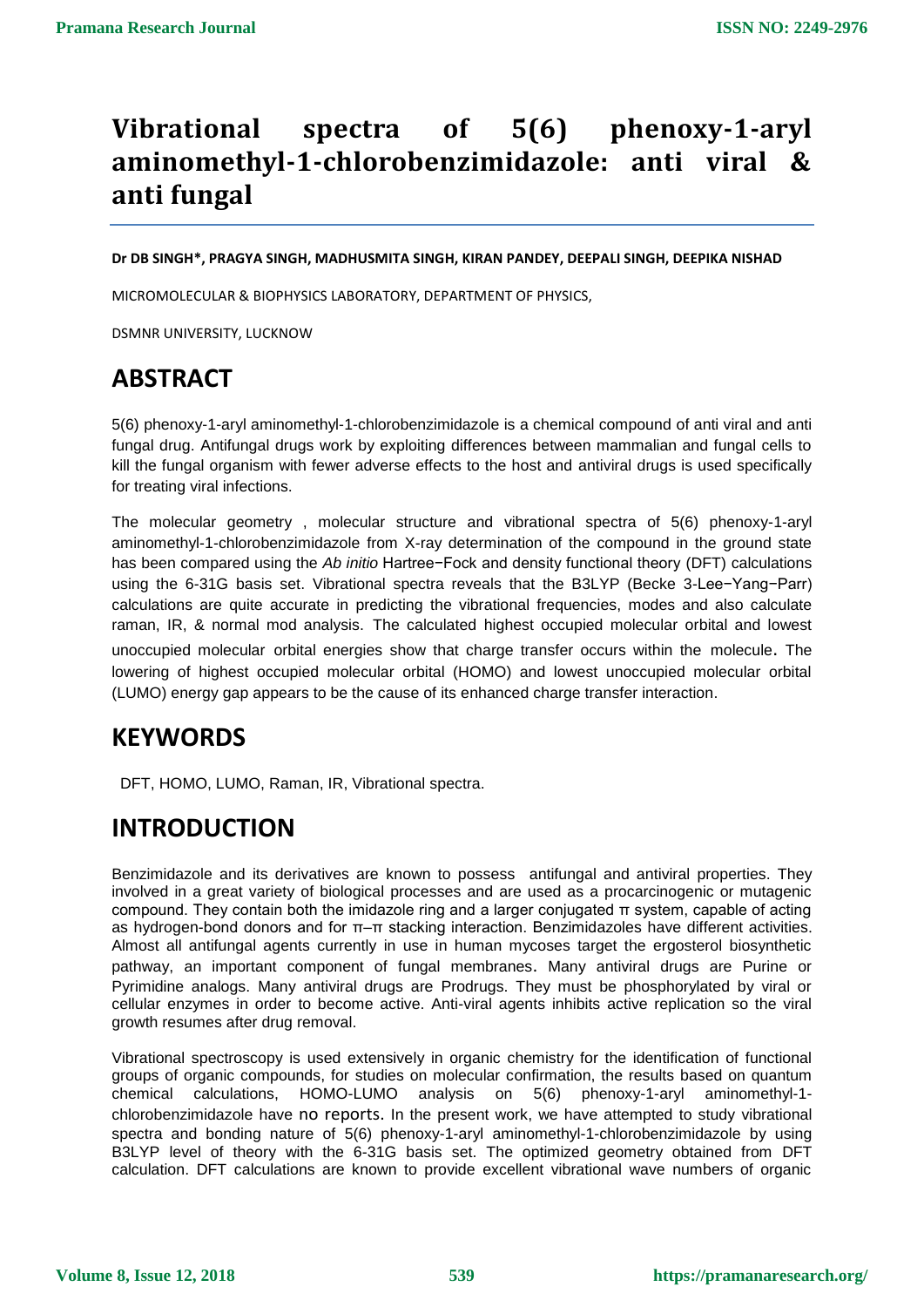compound. In this work by using B3LYP methods we calculate the vibrational wave numbers of the title compound in the ground state to distinguish the fundamentals from many vibrational assignments and geometrical parameter. Quantum chemical calculations were used to carry out the optimized geometry and vibrational wave numbers.

The optimized structural parameters are used in the vibrational frequency calculations at DFT level. At the optimized geometry of the compound no imaginary frequency modes are obtained, so there is a true minimum potential energy surface is found. The assignments of the normal modes of vibration for the compound have been made by visual inspection of the individual mode using the Gauss. Finally the calculated normal mode vibrational frequencies provide atomic charges through the principle of statistical mechanics. A detailed description of vibrational modes can be given by means of normal coordinate analysis. Natural Bond Orbital analysis was also performed by the Gaussian 09 program. This transforms the canonical delocalized molecular orbital's into localized molecular orbital's that are closely tied to chemical bonding concepts. Harmonic vibrational wave numbers we are calculated using analytic second derivatives to confirm the convergence to minima on the potential surface. Then frequency calculations were employed to confirm the structure as minimum points in the energy. At the optimized structure of the examined species, no imaginary wave number modes were obtained, providing that a true minimum on the potential surface was found.

### **METHOD, MATERIAL & THEORY**

Density functional theory (DFT) is a computational quantum mechanical modeling method used in physics, chemistry and material sciences. In the present contribution, the properties that can be calculated with DFT, such as geometries, energies, spectroscopic properties. Using this theory, the properties of a many-electron system can be determined by using [functional,](https://en.wikipedia.org/wiki/Functional_(mathematics)) i.e. functions of another [function,](https://en.wikipedia.org/wiki/Function_(mathematics)) which in this case is the spatially dependent [electron density.](https://en.wikipedia.org/wiki/Electronic_density) Hence the name density functional theory comes from the use of functional of the electron density.



Density functional theory (DFT) calculations have been performed to predict the IR and Raman spectra for the molecule. Fourier transform infrared (FTIR) and Raman spectra of the compound have been obtained experimentally. All FTIR and Raman bands of the compound obtained experimentally were assigned based on the modeling results obtained at the B3LYP/6-31G level. Normal coordinate analysis is the mathematical procedure that gives the normal coordinates, their frequencies and force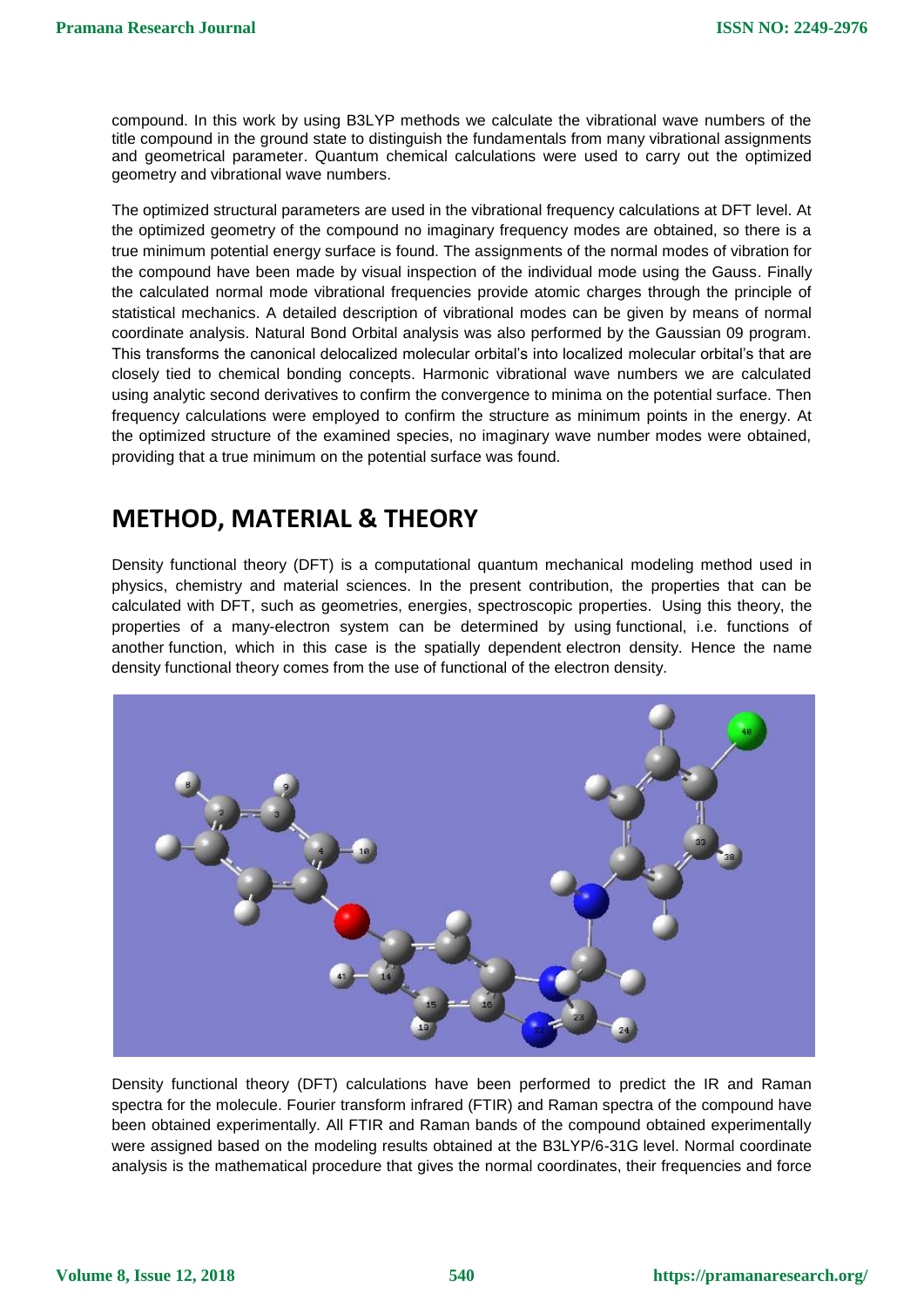constant. The detailed description of vibrational mode can be given by mean of normal coordinate analysis. The internal coordinate describe the position of the atoms in terms of distance, angles and dihedral angles with respect to an origin atom.

Obtain the vibrational spectra and bonding nature of 5(6) phenoxy-1-aryl aminomethyl-1 chlorobenzimidazole by using B3LYP level of theory with the 6-31G basis set from the Density function theory method. Optimized geometric structure of 5(6) phenoxy-1-aryl aminomethyl-1 chlorobenzimidazole is given above-

#### BOND LENGTH AND BOND ANGLE-

The distance between the centers of two nuclei of atoms connected by a chemical bond is known as 'bond length'. The angle between the directions of two bonds in a molecule is called the 'bond angle'. Bond angle depend upon factors, charge distribution, geometry of the molecules, symmetry, etc. These optimized structural parameters were determined at B3LYP level theory with 6-31G basis set and are presented as-

| <b>BOND LENGTH</b>               | <b>DFT</b> | <b>BOND ANGLE</b>                                 | <b>DFT</b> |
|----------------------------------|------------|---------------------------------------------------|------------|
|                                  |            |                                                   |            |
| $C2-H8$                          | 1.084821   | C3-H9-C2                                          | 34.133     |
| C5-O12                           | 1.40776    | C5-C4-O12                                         | 28.635     |
| C <sub>14</sub> -C <sub>15</sub> | 1.39276    | O12-C13-C5                                        | 29.180     |
| C <sub>16</sub> -N <sub>22</sub> | 1.40648    | C17-N21-C18                                       | 23.739     |
| C <sub>17</sub> -N <sub>21</sub> | 1.39576    | C <sub>25</sub> -H <sub>26</sub> -N <sub>21</sub> | 41.732     |
| N28-H29                          | 1.00752    | C32-C31-N28                                       | 122.476    |
| CI40-C34                         | 1.82921    | C30-C35-C34                                       | 119.201    |
| O <sub>12</sub> -C <sub>13</sub> | 1.40828    | N22-C23-H24                                       | 125.163    |
| N21-H26                          | 2.09539    | C <sub>16</sub> -N <sub>22</sub> -C <sub>23</sub> | 104.993    |
| N28-C31                          | 1.39757    | H38-C33-C32                                       | 120.043    |
| N22-C23                          | 1.31945    | C18-C13-C14                                       | 122.567    |
| C15-C16                          | 1.39977    | N28-C31-H29                                       | 25.831     |
| C25-N28                          | 1.43891    | H26-N21-C23                                       | 135.330    |
| C3-H9                            | 1.08540    | C6-C5-O12                                         | 115.925    |
|                                  |            | N21-C23-N22                                       | 113.405    |
|                                  |            | CI40-C34-C35                                      | 119.340    |
|                                  |            | C33-C34-CL40                                      | 119.486    |

#### DIPOLE MOMENT-

When atoms in a molecule share electrons unequally, they create what is called a dipole moment. Dipole moment of the compound 5(6) phenoxy-1-aryl aminomethyl-1-chlorobenzimidazole is 3.8471debye.

(1 Debye equals 3.34×10−30Cm)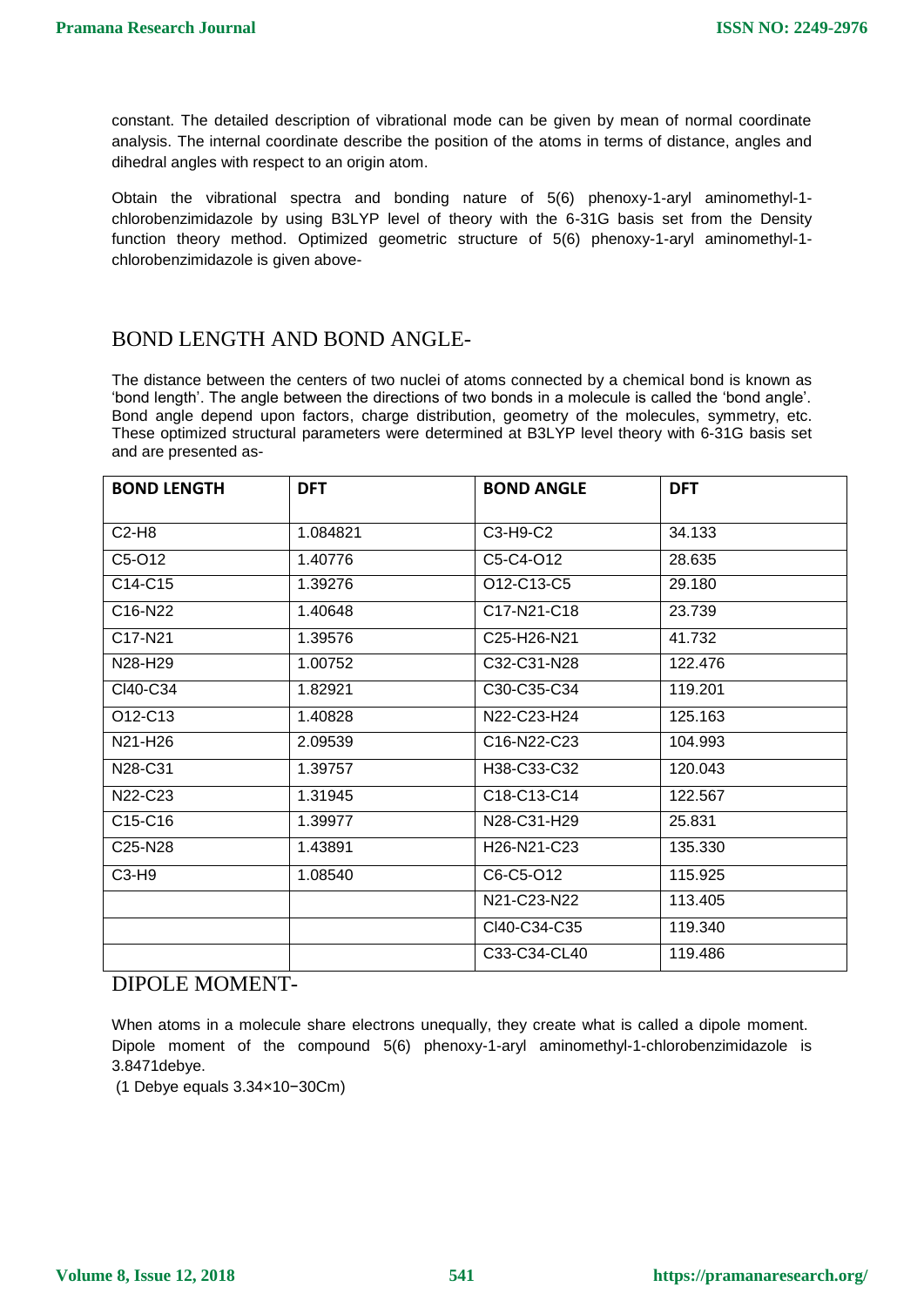#### IR SPECTRA**-**

IR spectroscopy exploits the fact that molecules absorb frequencies that are characteristic of their structure. These absorptions occur at resonant frequencies I.e. the frequency of the absorbed radiation matches the vibration frequency.



#### RAMAN SPECTRA-

Raman spectroscopy used to observe vibrational and low frequency modes. The raman spectra is expressed in a form of intensity of a scattering light and wave number or frequency.



#### DEPOLARIZATION SPECTRA-

The depolarization ratio is the intensity ratio between the perpendicular component and the parallel component of the raman scattered light. Two type of polarization occur i.e. p- polarization and upolarization.

The optimised spectra of p-depolarization and u-depolarization is shown in the figure-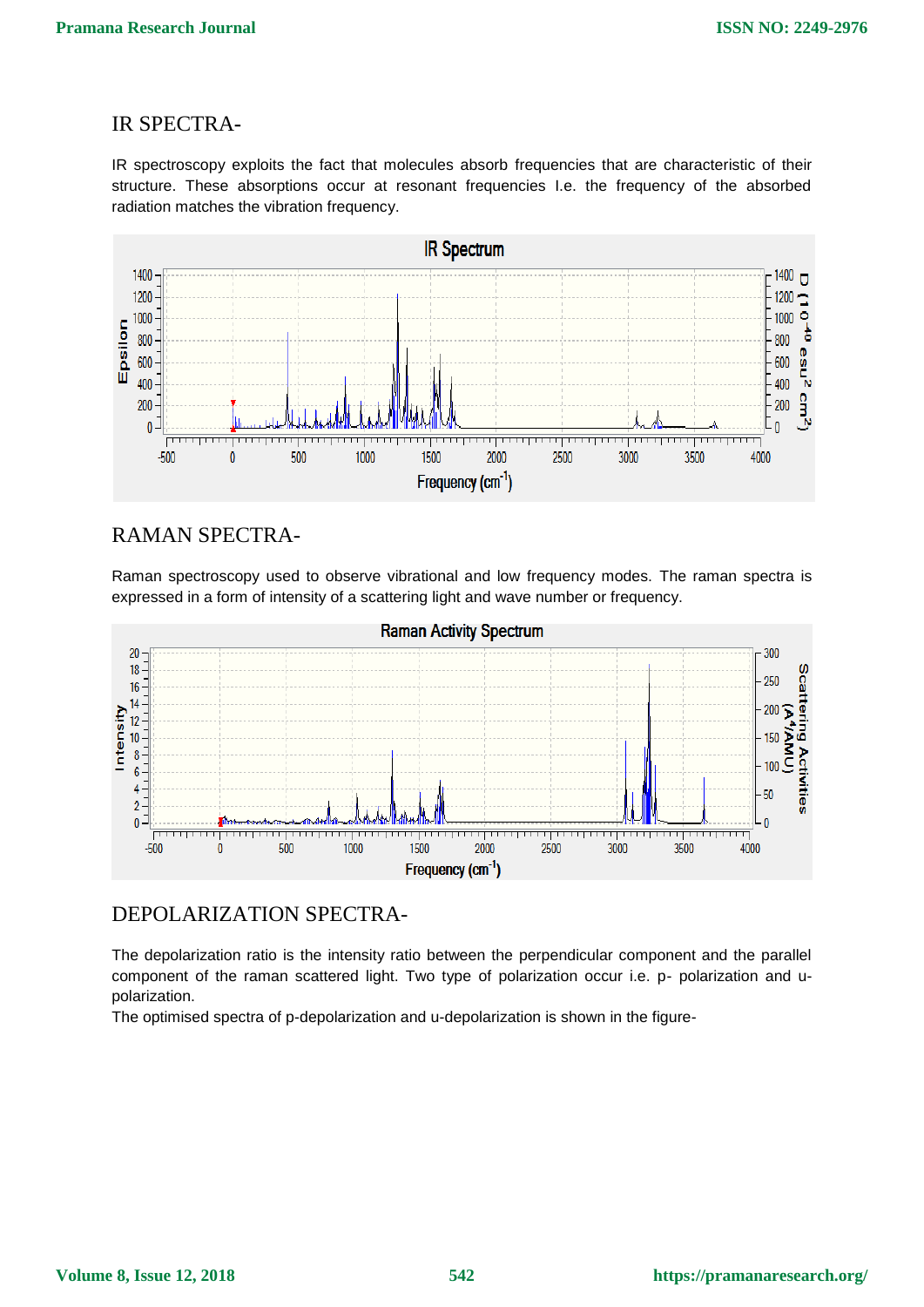

#### MOLECULAR ORBITAL ENERGIES-

HOMO and LUMO are type of molecular orbital. HOMO stand for highest occupied molecular orbital and LUMO stand for lowest unoccupied molecular orbital. The energy difference between the HOMO and LUMO is known as HOMO-LUMO Gap.

HOMO is most available for bonding and most weak held electrons. The electrons of the HOMO are donated and characteristic for nucleophilic component.LUMO receives electrons and lowest energy orbital available. And also characteristic for electrophilic component.

The HOMO of  $\pi$  nature, are well localized within the ring. By contrast, LUMO of  $\pi^*$  nature is delocalized over the entire part of the molecule. Consequently  $HOMO \rightarrow LUMO$  transition implies an energy transfer from the aromatic heterocyclic ring. The energy gap between HOMO and LUMO has been used to prove the bioactivity from intramolecular charge transfer [45]. The energy gap measures the kinetic stability of the molecules. A molecule with a small frontier orbital gap is more polarizable and it implies high chemical reactivity and low kinetic stability.

The HOMO and LUMO energy calculated by B3LYP /6-31G method -

HOMO energy = -0.21563 a u.

LUMO energy = -0.02607 a.u.

HOMO – LUMO energy gap=-0.18956 a.u.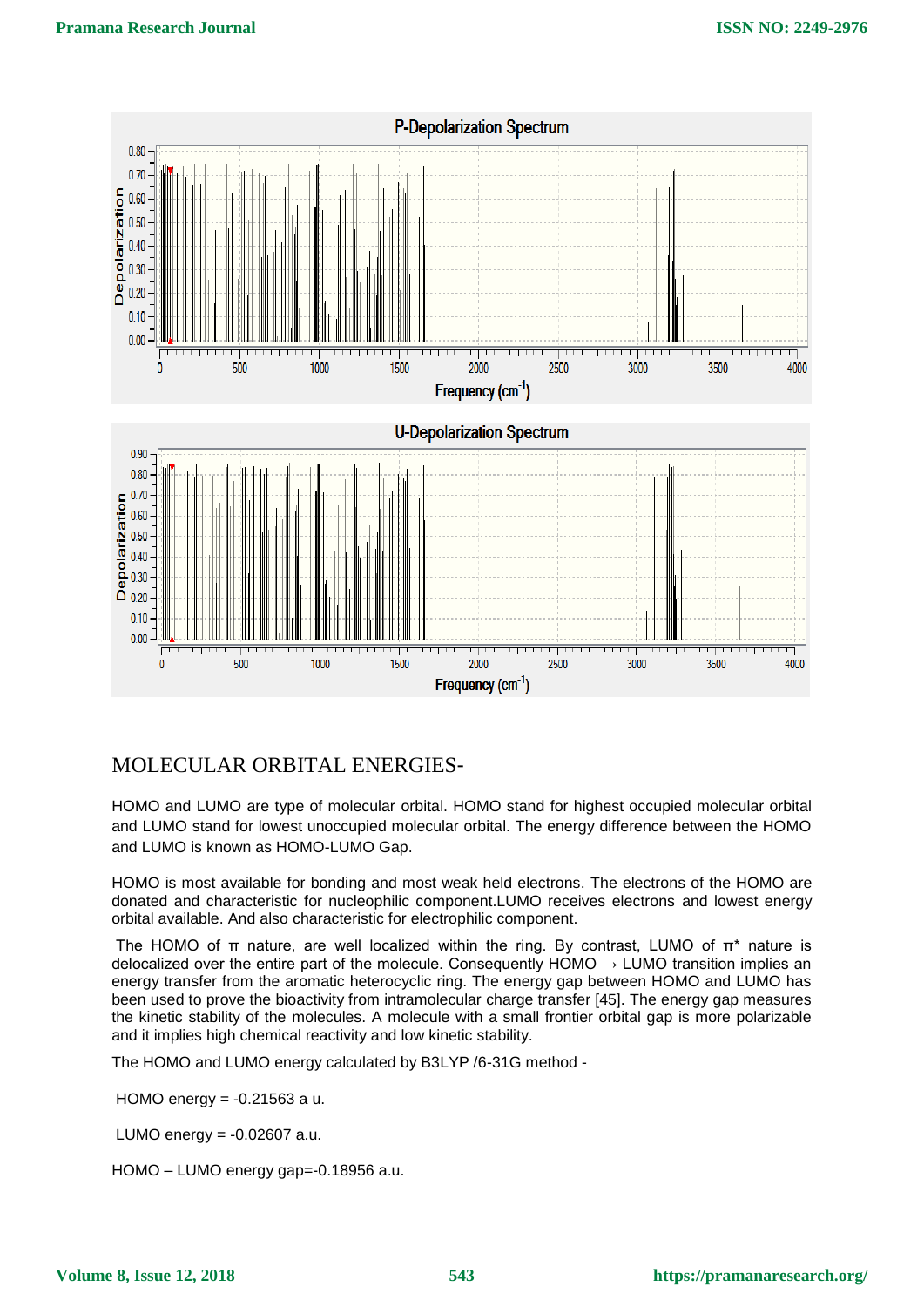

### HOMO



### LUMO

## **CONCLUSION**

The simulation report of 5(6) phenoxy-1-aryl aminomethyl-1-chlorobenzimidazole , we will reported very soon.

#### **REFERENCES**

1 Krishnakumar, V.; Xavier, R. J., Indian J. Pure Appl. Phys., 2003, 41, 95-98.

2 Furic, K.; Mohacek, V.; Bonifacic, M.; Stefanic, I., J. Mol. Struct., 1992, 266-270.

3 Singh, N. P.; Yadhav, R. A., Indian J. Phys., 2001, B75(4), 347-352.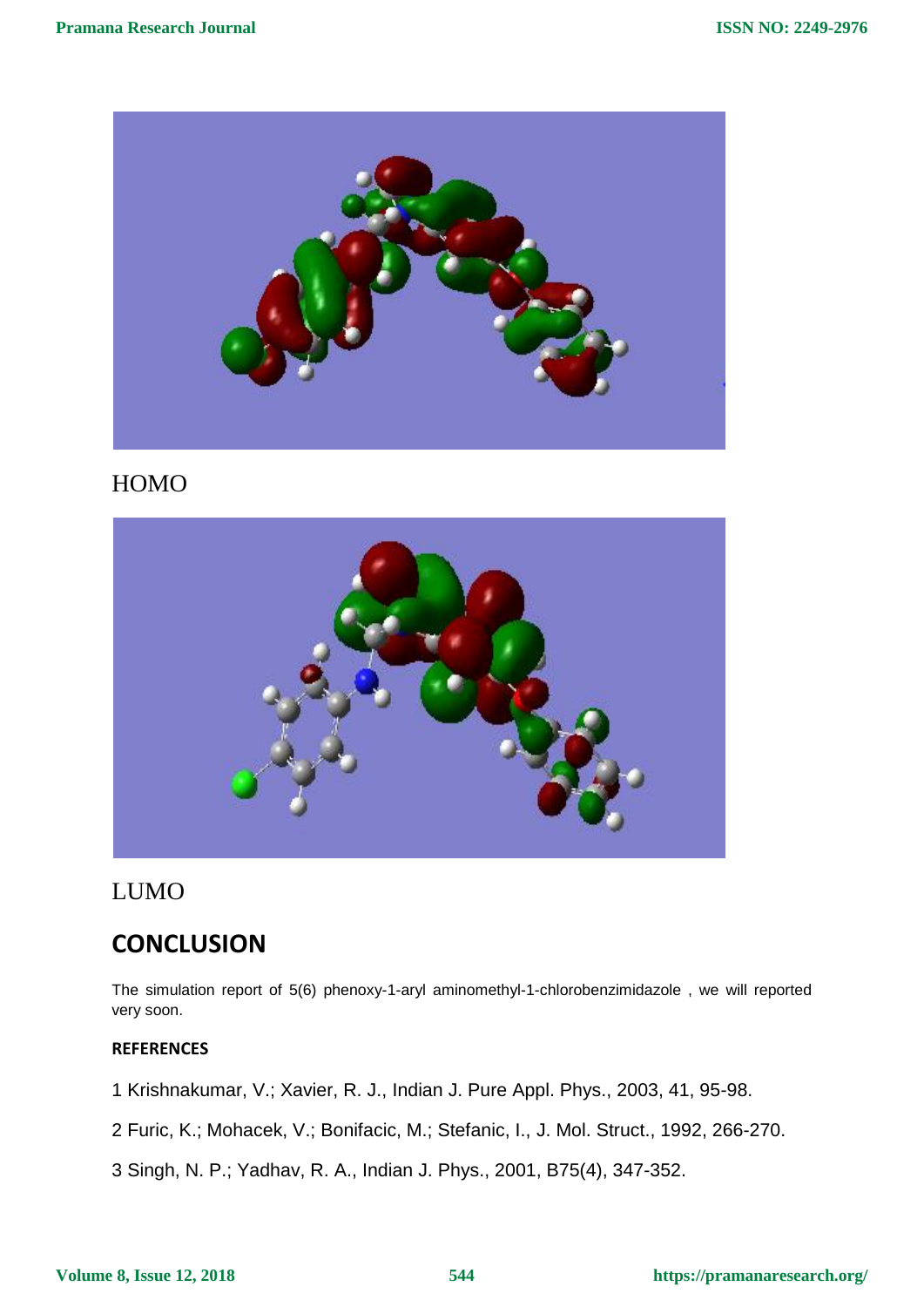4 Kumar, P. S.; Vasudevan, K.; Prakasam, A.; Geetha, M.; Anbarasan, P. M., Spectrochim. Acta A, 2010, 77, 45-50.

5 Balachandrana, V.; Karthick, T.; Perumal, S.; Nataraj, A., Spectrochim. Acta A, 2012, 92, 137-147.

6 Krishnakumar, V.; Prabavathy, N., Spectrochim. Acta A, 2009, 72, 743-747.

7 Krishnakumar, V.; Prabavathy, N., Spectrochim. Acta A, 2009, 72, 738-742

8 Spire, A.; Bartthes, M.; Kellouri, H.; Nunzio, G., Physica D, 2000, 137, 390-401.

9 Kosar, B.; Albayrak, C., Spectrochim. Acta A, 2011, 78, 160-167.

10 Karabacak, M.; Karagoz, D.; Kurt, M., J. Mol. Struct., 2008, 892, 25-31.

11 Mohan, J., Organic Spectroscopy-Principles Applications, Narosa Publishing House, New Delhi, 2001.

12 Karthikeyan, B., Spectrochim. Acta A, 2006, 64, 1083-1087.

13 Sundaraganesan, N.; Ilakiamani, S.; Joshua, B. D., Spectrochim. Acta A, 2007, 68, 680-687.

14 Endredi, H.; Billes, F.; Kresztury. G., J. Mol. Struct. (Theochem), 2004, 677, 211- 225.

15 Altun, A.; Golcuk, K.; Kumru, M., J. Mol. Struct. (Theochem), 2003, 637, 155-169

16 Dong, S. L.; Cheng, X., Acta Cryst., 2012, 68,518.

17 John M. Chalmers, Pete Griffiths (Eds), Hand book of Vib. Spectrosc., Wiley, Newyork, 2002, 5

18 T. Sundius, Vibrational Spectroscopy, 29, 2002, 89-95. [25]. G. Keresztury, S. Holly, J. Varga, G. Besenyei, A. Wang, J. R. During, Spectrochimica Acta A 49 , 1993, 2007 – 2017.

19 G. Keresztury, J. M. Chalmers, Griffith P R (Eds), Raman Spectroscopy:theory in Handbook of Vibrational Spectroscopy,vol 1,John Wiley &sons Ltd New York,2002

20 Sun Q, Xu J, Cao Y, Zhang W, Wu Q, Zhang D, Zhang J,Zhao H, Jiang Y. Synthesis of novel triazole derivatives as inhibitors of cytochrome P450 14ademethylase(CYP51). Eur J Med Chem 2007;42:1226–1233.

21 Alcazar-Fuoli L, Mellado E, Garcia-Effron G, Lopez JF, Grimalt JO, Cuenca-Estrella JM, Rodriguez-Tudela JL.

Ergosterol biosynthesis pathway in Aspergillus fumigatus.Steroids 2008;73:339–347.

22 Andes D. Antifungal pharmacokinetics and pharmacodynamics:understanding the implications for antifungal drug